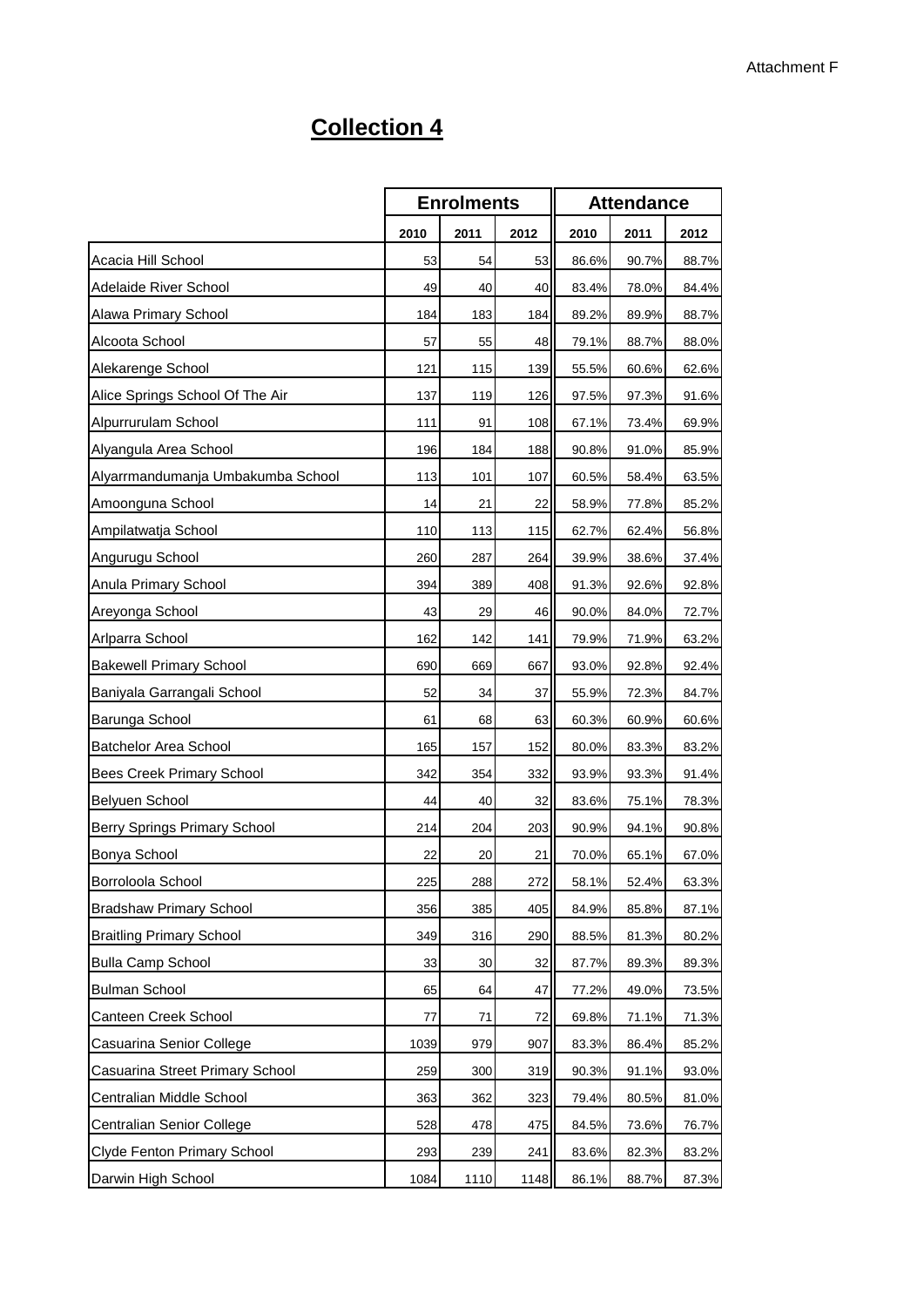|                                |      | <b>Enrolments</b> |      |        | <b>Attendance</b> |        |  |  |
|--------------------------------|------|-------------------|------|--------|-------------------|--------|--|--|
|                                | 2010 | 2011              | 2012 | 2010   | 2011              | 2012   |  |  |
| Darwin Middle School           | 589  | 591               | 662  | 89.3%  | 89.6%             | 90.1%  |  |  |
| Docker River School            | 51   | 60                | 43   | 73.1%  | 68.5%             | 50.7%  |  |  |
| Don Dale Education Unit        | 30   | 16                | 28   | 100.0% | 100.0%            | 100.0% |  |  |
| Dripstone Middle School        | 636  | 636               | 639  | 89.6%  | 88.8%             | 89.8%  |  |  |
| <b>Driver Primary School</b>   | 486  | 446               | 484  | 92.8%  | 91.9%             | 91.4%  |  |  |
| Dundee Beach School            | 16   | 12                | 12   | 90.6%  | 93.8%             | 96.2%  |  |  |
| Durack Primary School          | 436  | 363               | 394  | 94.1%  | 93.9%             | 93.4%  |  |  |
| <b>Elliott School</b>          | 82   | 82                | 65   | 79.8%  | 73.7%             | 62.8%  |  |  |
| Epenarra School                | 66   | 60                | 68   | 64.8%  | 57.3%             | 57.5%  |  |  |
| <b>Finke School</b>            | 44   | 36                | 43   | 58.4%  | 82.4%             | 58.0%  |  |  |
| Gapuwiyak School               | 271  | 229               | 280  | 62.3%  | 68.6%             | 57.5%  |  |  |
| Gillen Primary School          | 295  | 304               | 309  | 82.4%  | 87.5%             | 85.8%  |  |  |
| Girraween Primary School       | 358  | 364               | 395  | 94.5%  | 91.8%             | 90.7%  |  |  |
| <b>Gray Primary School</b>     | 371  | 342               | 347  | 87.9%  | 88.5%             | 87.9%  |  |  |
| Gunbalanya School              | 355  | 378               | 267  | 44.6%  | 49.4%             | 51.7%  |  |  |
| <b>Haasts Bluff School</b>     | 34   | 30                | 35   | 89.9%  | 79.6%             | 64.6%  |  |  |
| Harts Range School             | 70   | 70                | 78   | 74.4%  | 55.5%             | 68.8%  |  |  |
| Henbury School                 | 75   | 77                | 78   | 91.1%  | 88.3%             | 91.5%  |  |  |
| Howard Springs Primary School  | 288  | 278               | 250  | 88.9%  | 91.7%             | 87.2%  |  |  |
| Humpty Doo Primary School      | 384  | 394               | 403  | 89.3%  | 87.9%             | 89.0%  |  |  |
| Imanpa School                  | 14   | 26                | 33   | 70.7%  | 74.2%             | 65.2%  |  |  |
| Jabiru Area School             | 313  | 304               | 294  | 77.4%  | 78.0%             | 80.4%  |  |  |
| Jilkminggan School             | 110  | 109               | 102  | 71.6%  | 74.6%             | 60.8%  |  |  |
| Jingili Primary School         | 299  | 300               | 330  | 92.7%  | 90.8%             | 90.6%  |  |  |
| Kalkaringi School              | 163  | 163               | 139  | 69.0%  | 61.4%             | 61.7%  |  |  |
| Karama Primary School          | 284  | 241               | 226  | 86.3%  | 83.9%             | 86.2%  |  |  |
| Katherine High School          | 575  | 532               | 599  | 77.0%  | 77.2%             | 71.0%  |  |  |
| Katherine School Of The Air    | 209  | 243               | 245  | 100.0% | 100.0%            | 100.0% |  |  |
| Katherine South Primary School | 314  | 332               | 361  | 89.1%  | 89.4%             | 87.0%  |  |  |
| Lajamanu School                | 157  | 171               | 197  | 37.2%  | 37.0%             | 51.1%  |  |  |
| Laramba School                 | 56   | 64                | 70   | 85.0%  | 76.8%             | 69.0%  |  |  |
| Larapinta Primary School       | 322  | 313               | 295  | 88.8%  | 89.2%             | 88.2%  |  |  |
| Larrakeyah Primary School      | 310  | 326               | 340  | 91.6%  | 90.5%             | 90.7%  |  |  |
| Leanyer Primary School         | 531  | 556               | 553  | 92.7%  | 92.9%             | 91.7%  |  |  |
| Ludmilla Primary School        | 142  | 125               | 132  | 86.7%  | 81.7%             | 86.5%  |  |  |
| MacFarlane Primary School      | 230  | 239               | 205  | 83.2%  | 82.2%             | 82.7%  |  |  |
| Malak Primary School           | 286  | 270               | 280  | 85.7%  | 88.3%             | 84.0%  |  |  |
| Mamaruni School                | 67   | 85                | 76   | 75.1%  | 74.3%             | 63.4%  |  |  |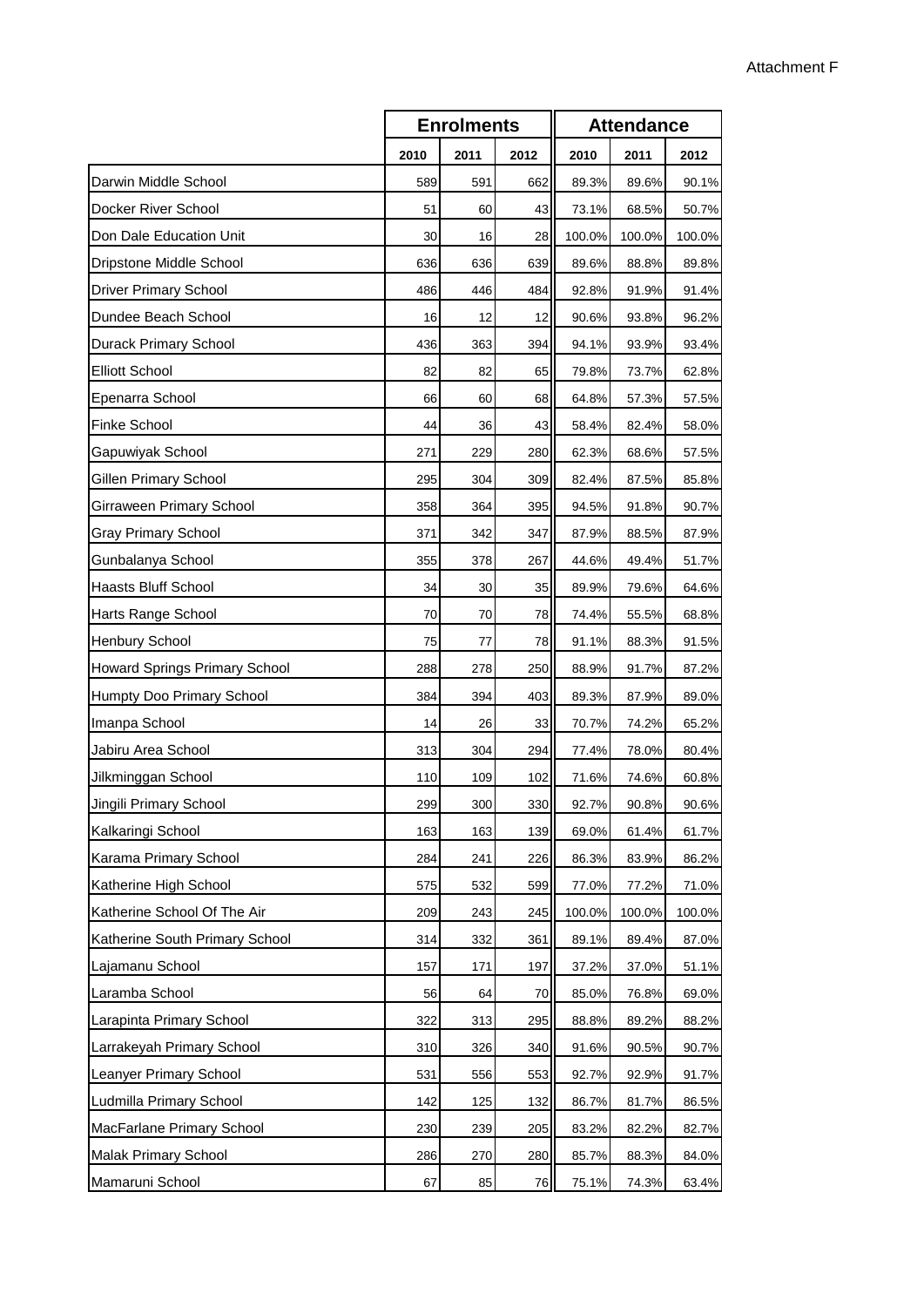|                                          | <b>Enrolments</b> |      |      | <b>Attendance</b> |        |        |
|------------------------------------------|-------------------|------|------|-------------------|--------|--------|
|                                          | 2010              | 2011 | 2012 | 2010              | 2011   | 2012   |
| Maningrida School                        | 653               | 622  | 545  | 41.8%             | 42.4%  | 50.0%  |
| Manunda Terrace Primary School           | 229               | 238  | 231  | 87.9%             | 87.3%  | 87.5%  |
| Manyallaluk School                       | 22                | 18   | 26   | 76.1%             | 90.1%  | 67.7%  |
| Mataranka School                         | 47                | 45   | 41   | 88.5%             | 86.4%  | 85.6%  |
| Middle Point School                      | 33                | 30   | 31   | 82.9%             | 83.2%  | 83.6%  |
| Milikapiti School                        | 74                | 76   | 79   | 82.0%             | 81.6%  | 82.9%  |
| Milingimbi School                        | 354               | 295  | 321  | 61.3%             | 55.1%  | 59.5%  |
| <b>Millner Primary School</b>            | 243               | 244  | 227  | 83.3%             | 86.1%  | 86.4%  |
| Milyakburra School                       | 33                | 33   | 48   | 60.5%             | 89.5%  | 73.3%  |
| Minyerri School                          | 184               | 170  | 164  | 93.1%             | 80.0%  | 83.6%  |
| Moil Primary School                      | 302               | 342  | 318  | 92.7%             | 92.1%  | 92.1%  |
| Moulden Primary School                   | 436               | 442  | 444  | 82.9%             | 87.1%  | 84.4%  |
| Mount Allan School                       | 60                | 72   | 69   | 75.6%             | 74.9%  | 62.9%  |
| Mulga Bore School                        | 26                | 28   | 27   | 77.3%             | 67.6%  | 55.6%  |
| Murray Downs School                      | 33                | 42   | 26   | 80.9%             | 90.0%  | 70.3%  |
| Mutitjulu School                         | 23                | 26   | 21   | 72.8%             | 72.0%  | 87.5%  |
| Nakara Primary School                    | 452               | 467  | 477  | 95.3%             | 93.4%  | 92.7%  |
| Nemarluk School                          | 116               | 130  | 135  | 90.3%             | 89.1%  | 87.8%  |
| <b>Neutral Junction School</b>           | 21                | 15   | 17   | 52.9%             | 60.0%  | 74.1%  |
| Nganambala School                        | 19                | 27   | 24   | 89.2%             | 89.4%  | 90.0%  |
| Nganmarriyanga School                    | 122               | 145  | 104  | 65.9%             | 73.6%  | 83.5%  |
| Ngukurr School                           | 274               | 285  | 289  | 64.0%             | 62.2%  | 61.7%  |
| Nhulunbuy High School                    | 306               | 266  | 284  | 86.9%             | 84.3%  | 85.6%  |
| Nhulunbuy Primary School                 | 540               | 594  | 594  | 89.8%             | 88.8%  | 88.7%  |
| Nightcliff Middle School                 | 263               | 242  | 228  | 83.3%             | 83.3%  | 88.1%  |
| <b>Nightcliff Primary School</b>         | 451               | 469  | 504  | 93.9%             | 92.3%  | 92.3%  |
| Northern Territory Open Education Centre | 631               | 646  | 603  | 100.0%            | 100.0% | 100.0% |
| Ntaria School                            | 177               | 191  | 192  | 68.4%             | 67.7%  | 58.8%  |
| Numbulwar School                         | 194               | 188  | 155  | 56.5%             | 60.6%  | 57.0%  |
| Nyirripi School                          | 43                | 46   | 56   | 58.5%             | 31.2%  | 36.5%  |
| Palmerston Senior College                | 966               | 613  | 445  | 79.3%             | 75.7%  | 78.2%  |
| Papunya School                           | 68                | 72   | 114  | 68.2%             | 66.9%  | 58.5%  |
| Parap Primary School                     | 489               | 460  | 524  | 92.4%             | 94.5%  | 92.7%  |
| Peppimenarti School                      | 48                | 56   | 49   | 78.1%             | 86.5%  | 87.8%  |
| Pigeon Hole School                       | 22                | 45   | 22   | 100.0%            | 75.2%  | 78.0%  |
| Pine Creek School                        | 60                | 63   | 49   | 72.5%             | 76.3%  | 80.5%  |
| Pularumpi School                         | 73                | 69   | 73   | 86.7%             | 89.8%  | 82.8%  |
| Ramingining School                       | 251               | 246  | 255  | 62.3%             | 62.1%  | 62.9%  |